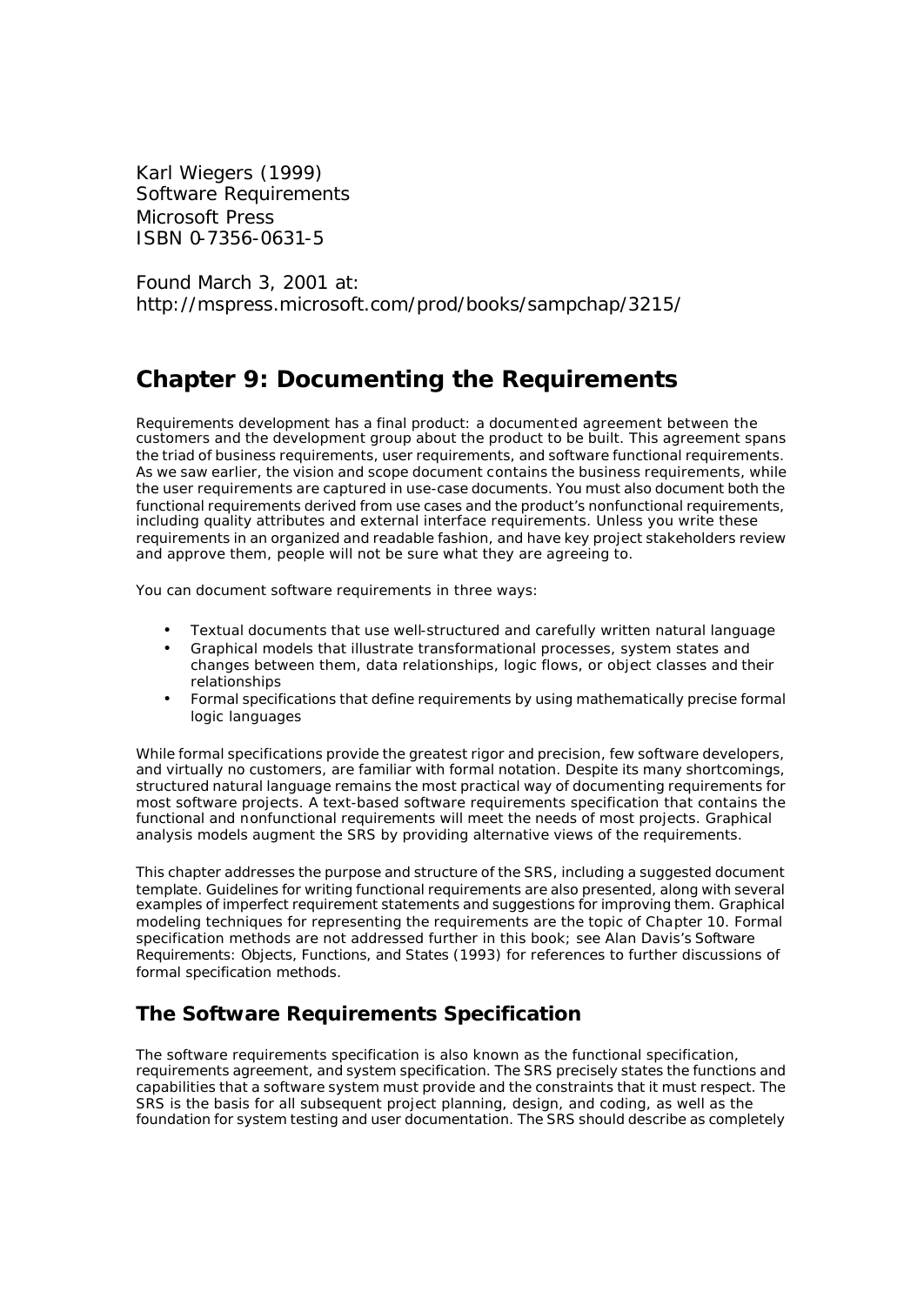as possible the intended external, user-visible behaviors of the system. It should not contain design, construction, testing, or project management details other than known design and implementation constraints. Several audiences use the SRS for various purposes:

- Customers and the marketing department rely on the SRS to know what product they can expect to be delivered.
- Project managers base their plans and estimates of schedule, effort, and resources on the product description contained in the SRS.
- The software development team relies on the SRS to understand what it is to build.
- The testing group uses the product behavior descriptions contained in the SRS to derive test plans, cases, and procedures.
- Software maintenance and support staff refer to the SRS to understand what each part of the product is supposed to do.
- The publications group writes user documentation, such as manuals and help screens, based on both the SRS and the user interface design.
- Training personnel can use both the SRS and the user documentation to help them develop educational materials.

As the ultimate repository for the product requirements, the SRS must be comprehensive: *all* requirements should be included. Developers and customers should make no assumptions. If any desired functional or nonfunctional requirement is not identified in the SRS, it isn't part of the agreement and no one should expect it to appear in the product.

Nothing says you have to write the product's entire SRS before you begin design and construction. You can also approach requirements specification iteratively or incrementally, depending on a number of factors: whether you can identify all of the requirements at the outset, whether the same people who write the SRS will build the product, the number of planned releases, and so forth. However, every project must have a baselined agreement for each set of requirements that will be implemented. *Baselining* is the process of transitioning an SRS under development into one that has been reviewed and approved. Changes in a baselined SRS should be made through the project's defined change control process.

All participants must work from the same set of approved requirements to avoid unnecessary rework and miscommunication. I know of one project that suddenly experienced a flood of bug reports from the testers. It turned out they had been testing against an older version of the SRS, and what they thought were bugs really were features. Much of their testing effort was wasted, because the testers were looking for the wrong system behaviors.

Chapter 1 presente d several characteristics of high-quality requirements documents: they must be complete, consistent, modifiable, and traceable. Structure and write the SRS so that users and other readers can understand it (Sommerville and Sawyer 1997). Keep the following readability suggestions in mind:

- Number sections, subsections, and individual requirements consistently.
- Leave text ragged on the right margin, rather than being fully justified.
- Make liberal use of white space.
- Use visual emphasis (such as **bold**, underline, *italics*, and different fonts) consistently and judiciously.
- Create a table of contents and an index to help readers find the information they need.
- Number and label all figures and tables and refer to them by number.
- Use your word processor's cross-reference facility, rather than hard-coded page or section numbers, to refer to other items or locations within the document.

## *Labeling Requirements*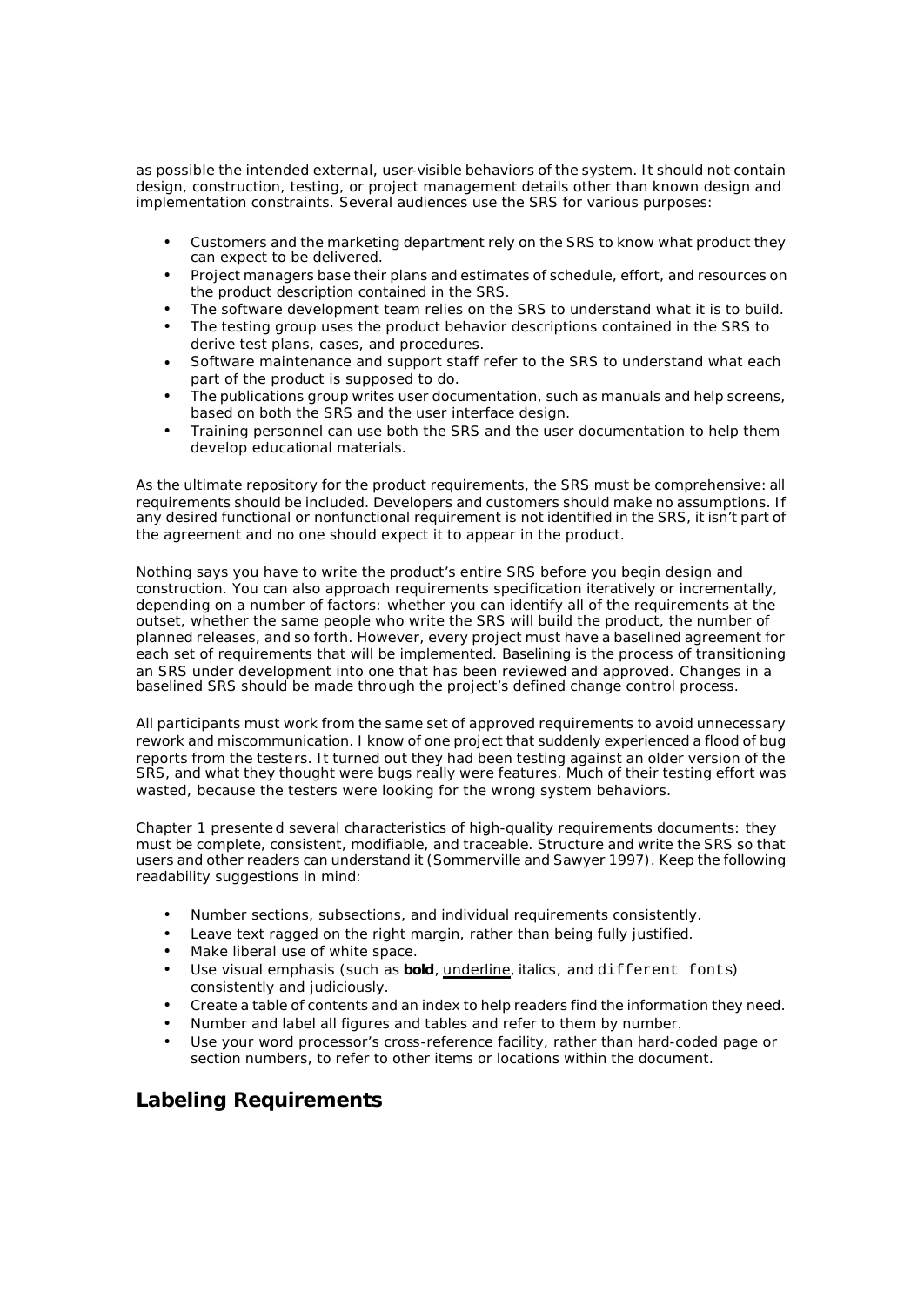To satisfy the SRS quality criteria of traceability and modifiability, every software requirement must be uniquely identified. This allows you to refer to specific requirements in a change request, modification history, cross-reference, or requirements traceability matrix. Because simple and bulleted lists are not adequate for this purpose, I will describe several different requirements-labeling methods with their advantages and shortcomings. Select whichever technique makes the most sense for your situation.

**Sequence number.** The simplest approach is to give every requirement a unique sequence number, such as UR-2 or SRS13. Commercial requirements management tools assign such a number when a new requirement is added to the tool's database (most such tools also support hierarchical numbering). The prefix indicates the requirement type, such as UR for "user requirement." The numbers are not reused, so a deleted requirement is simply flagged as deleted in the database, and a new requirement gets the next available number. This simple numbering approach does not provide any logical or hierarchical grouping of related requirements, and the labels give you no clue as to what each requirement is about.

**Hierarchical numbering.** This is perhaps the most commonly used convention. If the functional requirements appear in section 3.2 of your SRS, they will all have labels such as 3.2.4.3. More digits in the label indicate a more detailed, lower-level requirement. This method is simple and compact, and your word processor can probably assign the numbers automatically. However, the labels can expand to many digits in even a medium-sized SRS, and they tell you nothing about the purpose of each requirement. If you have to insert a new requirement, the numbers of all following requirements in that section will be incremented. Delete or move a requirement, and the numbers below it in that section will be decremented. These changes can create havoc for any references to the requirements elsewhere in the system.

An improvement on the simple hierarchical numbering approach is to number the major sections of the requirements hierarchically and then identify individual functional requirements in each section with a short text code followed by a sequence number. For example, the SRS might contain "Section 3.2.5 – Editor Functions," and the requirements in that section could be labeled ED-1, ED-2, and so forth. This approach provides some hierarchy and organization while keeping the labels short, somewhat meaningful, and positionally independent. Inserting new requirement ED-9 between ED-1 and ED-2 does not force you to renumber the rest of the section.

**Hierarchical textual tags.** Consultant Tom Gilb suggests a text-based hierarchical tagging scheme for labeling individual requirements (Gilb 1988). Consider this requirement: "The system shall ask the user to confirm any request for printing more than ten copies." This requirement might be tagged PRINT.COPIES.CONFIRM, which indicates that it is part of the print function and is related to the issue of setting the number of copies to be printed. Hierarchical textual tags are structured, semantically meaningful, and unaffected by adding, deleting, or moving other requirements. Their primary drawback is that they are bulkier than the hierarchical numeric labels.

## *Dealing with Incompleteness*

Sometimes you know that you lack a piece of information about a specific requirement. You might need to consult with a customer, check an interface description for another system, or define another requirement before you can resolve this uncertainty. Use the notation *TBD* ("to be determined") as a standard indicator to highlight these knowledge gaps in the SRS. This way, you can search the SRS for TBDs to identify the spots where you know clarification is needed. Document who will resolve each issue, how, and by when. Number each TBD and create a list of all TBDs to help you track each item to closure.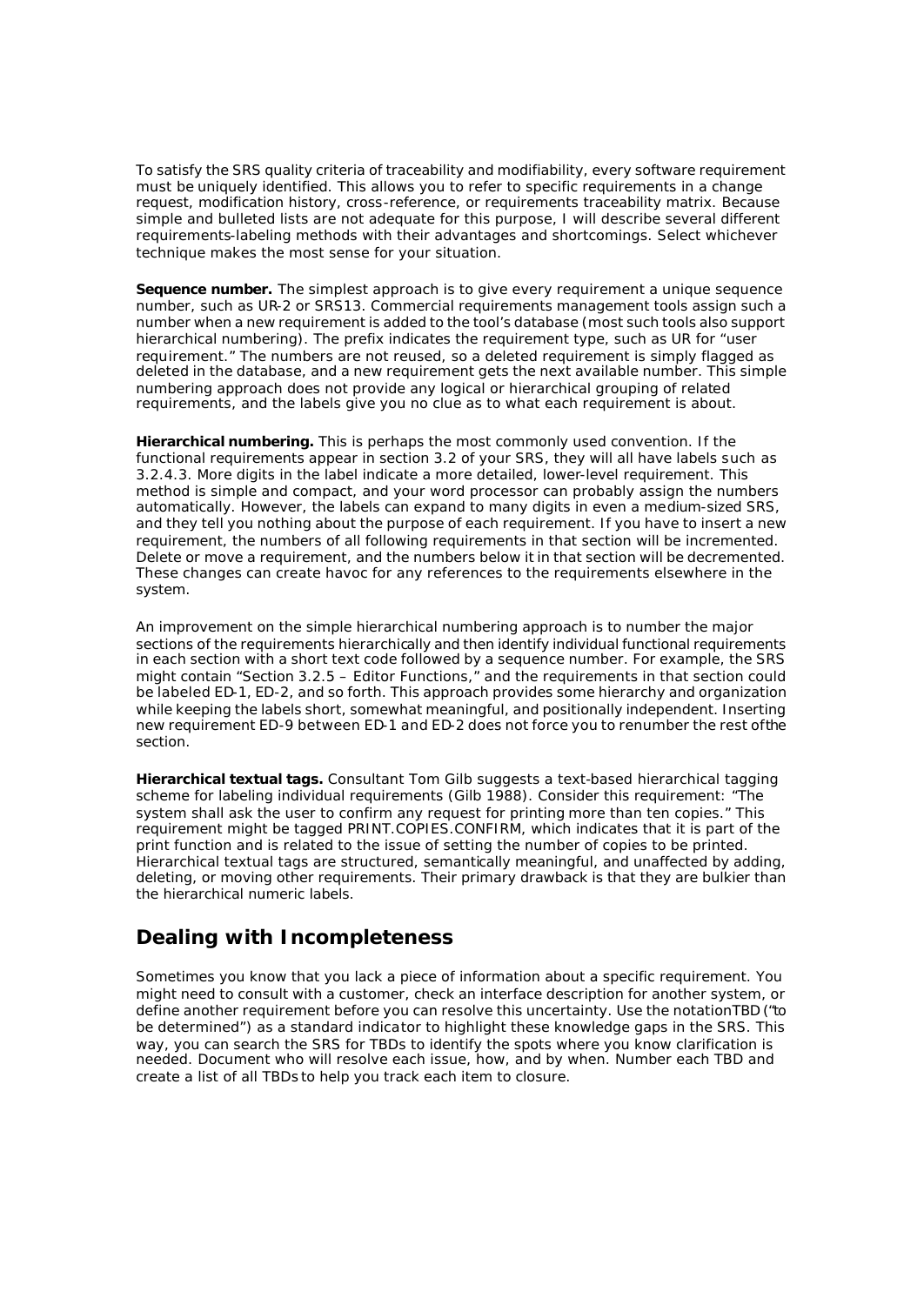Resolve all TBDs before you proceed with construction of a set of requirements, because any uncertainties that remain increase the risk of making errors and having to rework the requirements. When the developer enco unters a TBD or other ambiguity, he might not go back to the requirement's originator to clarify or resolve it. More likely, the developer will make his best guess, which won't always be correct. If you must proceed with construction while TBDs remain, defer those requirements' implementation if you can, or design those portions of the product to be easily modifiable when the open issues are resolved.

# *User Interfaces and the SRS*

Incorporating user interface designs in the SRS has both drawbacks and benefits. On the minus side, screen images and user interface architectures are descriptions of solutions (designs), not of requirements. If you cannot baseline the SRS until the user interface design is completed, the requirements development process will take longer than it would otherwise. This can try the patience of managers, customers, or developers who are already concerned about the time being spent on requirements development. User interface layouts are not a substitute for defining the functional requirements. Don't expect developers to deduce the underlying functionality and data relationships from screen shots. Including user interface designs in the SRS also implies that developers must follow the requirements change process every time they want to alter a user interface element.

On the plus side, exploring potential user interfaces can help you refine the requirements and makes the user–system interactions more tangible to both the users and the developers. User interface displays can also assist with project planning and estimation. You can count graphical user interface (GUI) elements or calculate the number of function points<sup>1</sup> associated with each screen and then estimate the effort it will take to implement the screens, based on your previous experience with similar development activities.

A sensible balance is to include conceptual images—sketches—of selected user interface components in the SRS, without creating an expectation that the implementations must precisely follow those models. This enhances communication by representing the requirements in another fashion, but without overconstraining the developers and overloading your change management process. For example, a preliminary sketch of a complex dialog box will illustrate the intent behind a portion of the requirements, but a skilled designer might turn it into a tabbed dialog or employ another approach that enhances usability.

# **A Software Requirements Specification Template**

Every software development organization should adopt a standard SRS template for its projects. Several recommended SRS templates are available (Davis 1993; Robertson and Robertson 1999). Dorfman and Thayer (1990) collected some 20 requirements standards and several examples from the National Bureau of Standards, the U.S. Department of Defense, NASA, and several British and Canadian sources. Many people use templates derived from IEEE Standard 830-1998, "IEEE Recommended Practice for Software Requirements Specifications" (IEEE 1998). This is a well-structured, flexible template that is suitable for many kinds of software projects.

Figure 9-1 illustrates an SRS template that was adapted and extended from the IEEE 830 standard. Modify this template to fit the needs and nature of your projects. If a particular section of the template doesn't apply to your project, leave the section heading in place but specify that it does not apply. This will prevent the reader from wondering whether something important was omitted inadvertently. Use this template to guide your thinking, and add any sections that are pertinent to your project. As with any software project document, include a table of contents and a revision history that lists the changes that were made to the SRS, including the date of the change, who made the change, and the reason.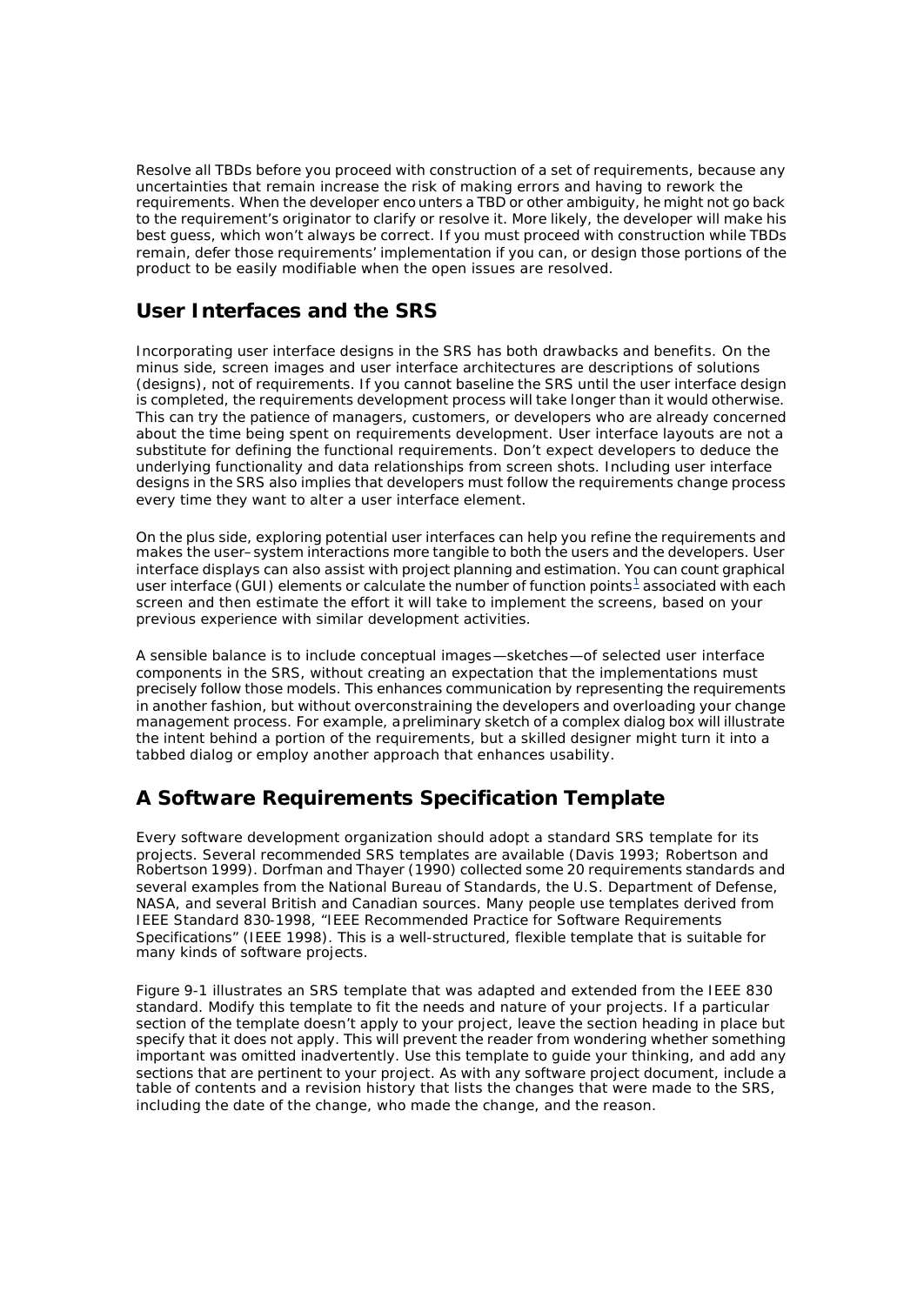### **1. Introduction**

- 1.1 Purpose
- 1.2 Document Conventions
- 1.3 Intended Audience and Reading Suggestions
- 1.4 Product Scope
- 1.5 References

# **2. Overall description**

- 2.1 Product Perspective
- 2.2 Product Functions
- 2.3 User Classes and Characteristics
- 2.4 Operating Environment
- 2.5 Design and Implementation Constraints
- 2.6 Assumptions and dependencies

# **3. External Interface Requirements**

- 3.1 User interfaces
- 3.2 Hardware interfaces
- 3.3 Software interfaces
- 3.4 Communications interfaces

# **4. System Features**

- 4.x System Feature X
- 4.x.1 Description and Priority
- 4.x.2 Stimulus/Response Sequences & Information flows
- 4.x.3 Functional Requirements

# **5. Other Nonfunctional Requirements**

- 5.1 Performance requirements
- 5.2 Safety requirements
- 5.3 Security Requirements
- 5.4 Software Quality Attributes
- 5.5 Business Rules
- 5.6 User Documentation

# **6. Other Requirements**

Appendix A: Glossary Appendix B: Analysis Models Appendix C: To-Be-Determined List

### **Figure 9-1** *Template for software requirements specification.*

The rest of this section describes the information you would include in each section of the template in Figure 9-1. You can incorporate sections by reference to other existing project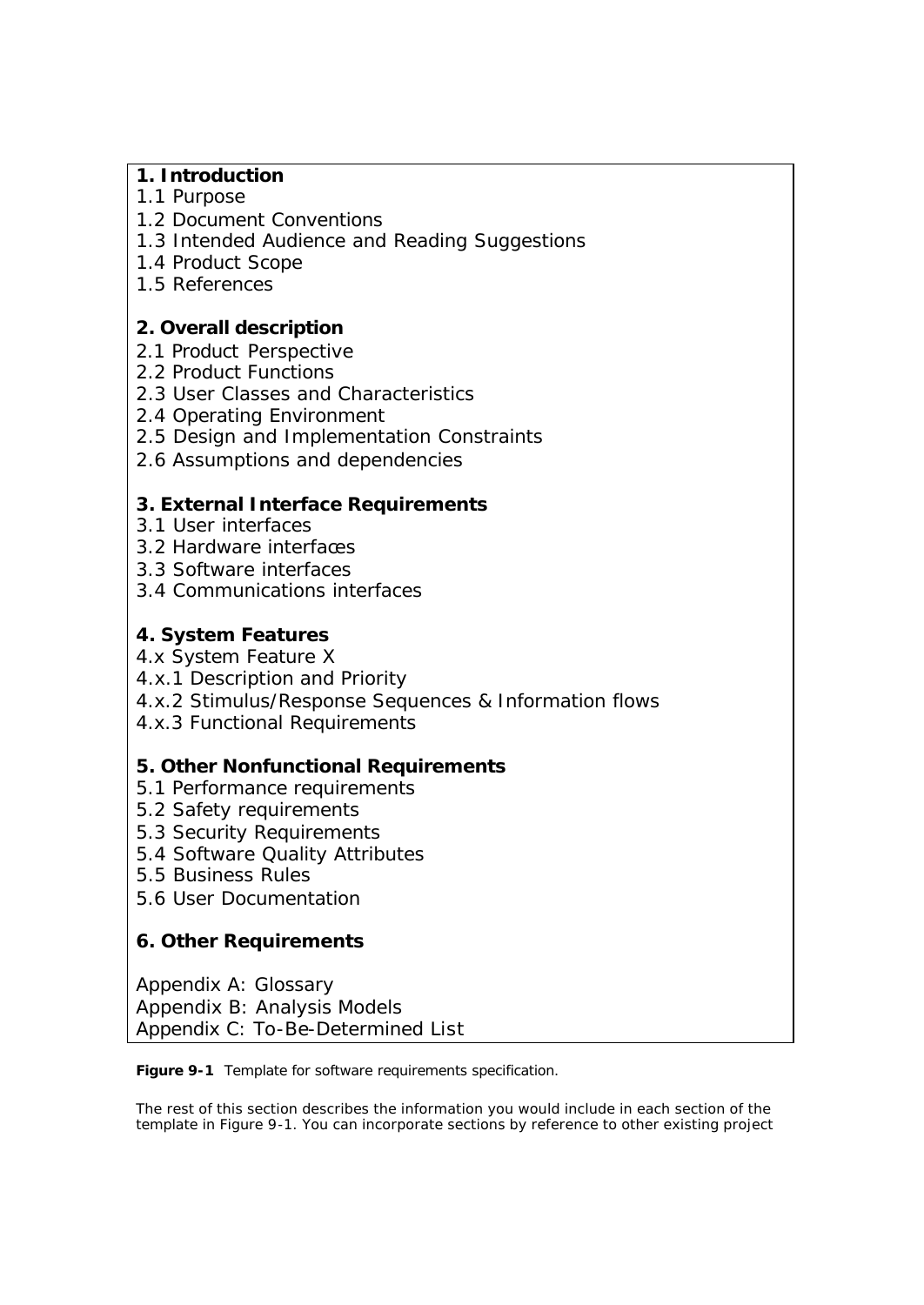documents (such as a vision and scope document or an interface specification), rather than duplicating information in the SRS or bundling everything together into a single document. Don't follow the template dogmatically; do what makes sense for you.

# *1. Introduction*

The introduction presents an overview of the SRS to help the reader understand how the document is organized and how to read and interpret it.

### **1.1 Purpose**

Identify the product whose software requirements are specified in this document, including the revision or release number. If this SRS pertains to only part of the entire system, identify the portion or subsystem that it addresses.

### **1.2 Document Conventions**

Describe any standards or typographical conventions that were followed when writing this SRS, including text styles, highlighting, or significant notations. For instance, state whether the priority shown for a high-level requirement is inherited by all of its detailed requirements, or whether every requirement statement has its own priority.

### **1.3 Intended Audience and Reading Suggestions**

List the different readers to whom the SRS is directed, such as developers, project managers, marketing staff, users, testers, and documentation writers. Describe what the rest of the SRS contains and how it is organized. Suggest a sequence for reading the document that is most appropriate for each type of reader.

### **1.4 Product Scope**

Provide a short description of the software being specified and its purpose, including benefits and goals. Relate the software to corporate goals or business strategies. If a separate vision and scope document is available, refer to it rather than duplicating its contents here.

### **1.5 References**

List any documents or other resources to which this SRS refers. These might include user interface style guides, contracts, standards, system requirements specifications, use-case documents, or the SRS for a related product. Provide enough information so that the reader can access each reference, including its title, author, version number, date, and source or location.

## *2. Overall Description*

This section presents a high-level overview of the product being specified and the environment in which it will be used, the anticipated users of the product, and the known constraints, assumptions, and d ependencies.

### **2.1 Product Perspective**

Describe the context and origin of the product being specified in this SRS. State whether this product is the next member of a product family, the next release of a mature product, a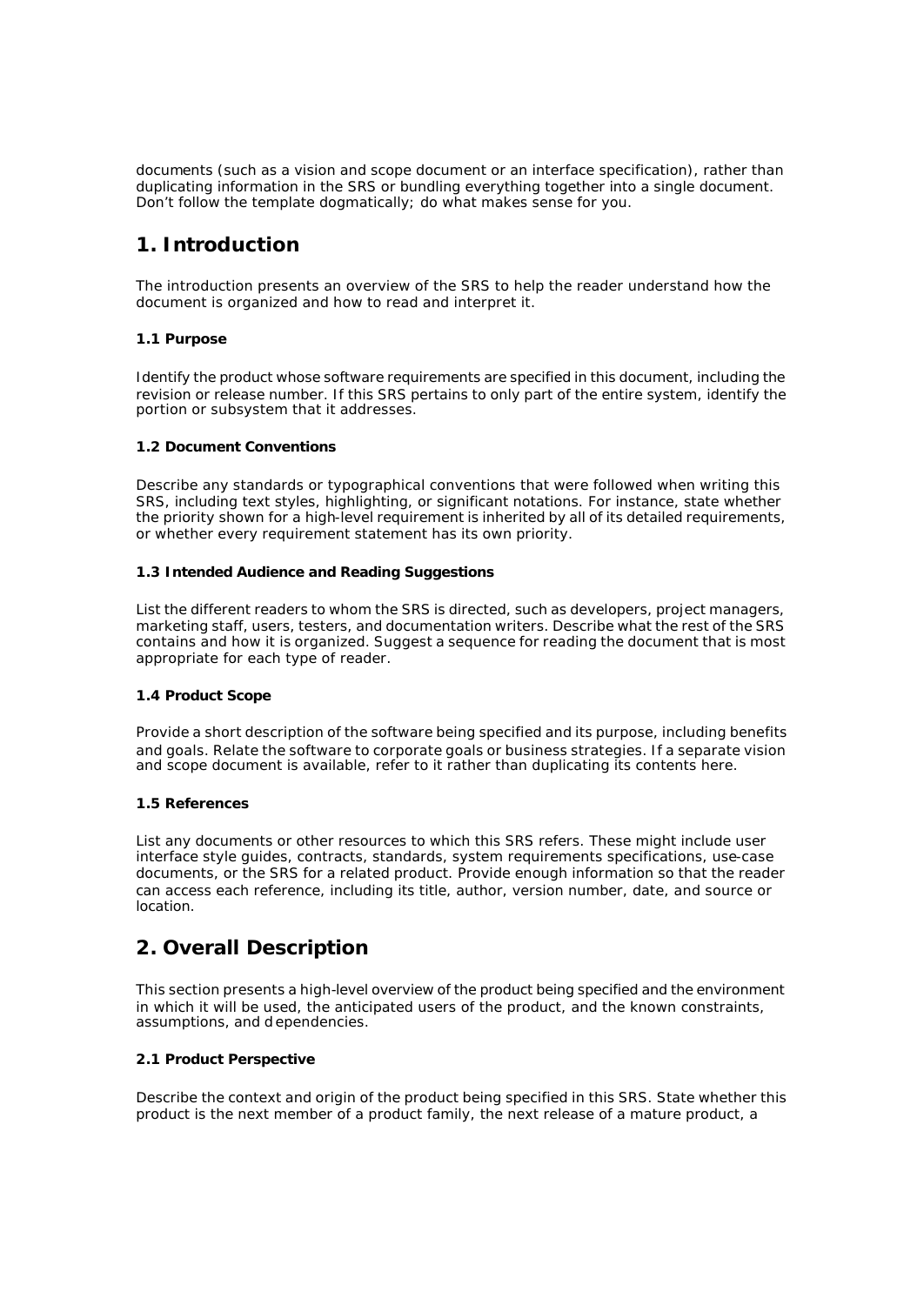replacement for existing applications, or a new, self-contained product. If this SRS defines a component of a larger system, state how this software relates to the overall system and identify interfaces between the two.

### **2.2 Product Functions**

Summarize the major functions the product must perform. Details will be provided in Section 4, so you only need a high-level summary here, such as a bulleted list. Organize the functions to make them understandable to any reader. A picture of the major groups of requirements and how they are related, such as a top-level data flow diagram or a class diagram, can be helpful.

### **2.3 User Classes and Characteristics**

Identify the various user classes that you anticipate will use this product and describe their pertinent characteristics. (See Chapter 7.) Some requirements might pertain only to certain user classes. Distinguish the most important user classes for this product from those whom it is less critical to satisfy.

### **2.4 Operating Environment**

Describe the environment in which the software will operate, including the hardware platform, operating system and versions, and other software components or applications with which it must peacefully coexist.

### **2.5 Design and Implementation Constraints**

Identify any issues that will restrict the options available to the developers and describe why they are constraints. Constraints might include the following:

- Specific technologies, tools, programming languages, and databases that must be used or avoided
- Required development conventions or standards (for instance, if the customer's organization will be maintaining the software, it might specify design notations and coding standards that a subcontractor must use)
- Corporate policies, government regulations, or industry standards
- Hardware limitations, such as timing requirements or memory restrictions
- Standard data interchange formats

### **2.6 Assumptions and Dependencies**

List any assumed factors (as opposed to known facts) that could affect the requirements stated in the SRS. These could include commercial components that you plan to use, or issues around the development or operating environment. You might assume that the product will conform to a particular user interface design convention, whereas another SRS reader might assume something different. The project could b e affected if these assumptions are incorrect, are not shared, or change.

Also, identify any dependencies the project has on external factors. For example, if you expect to integrate into the system some components that are being developed by another project, you are dependent upon that project to supply the correctly operating components on schedule. If these dependencies are already documented elsewhere, such as in the project plan, refer to those other documents here.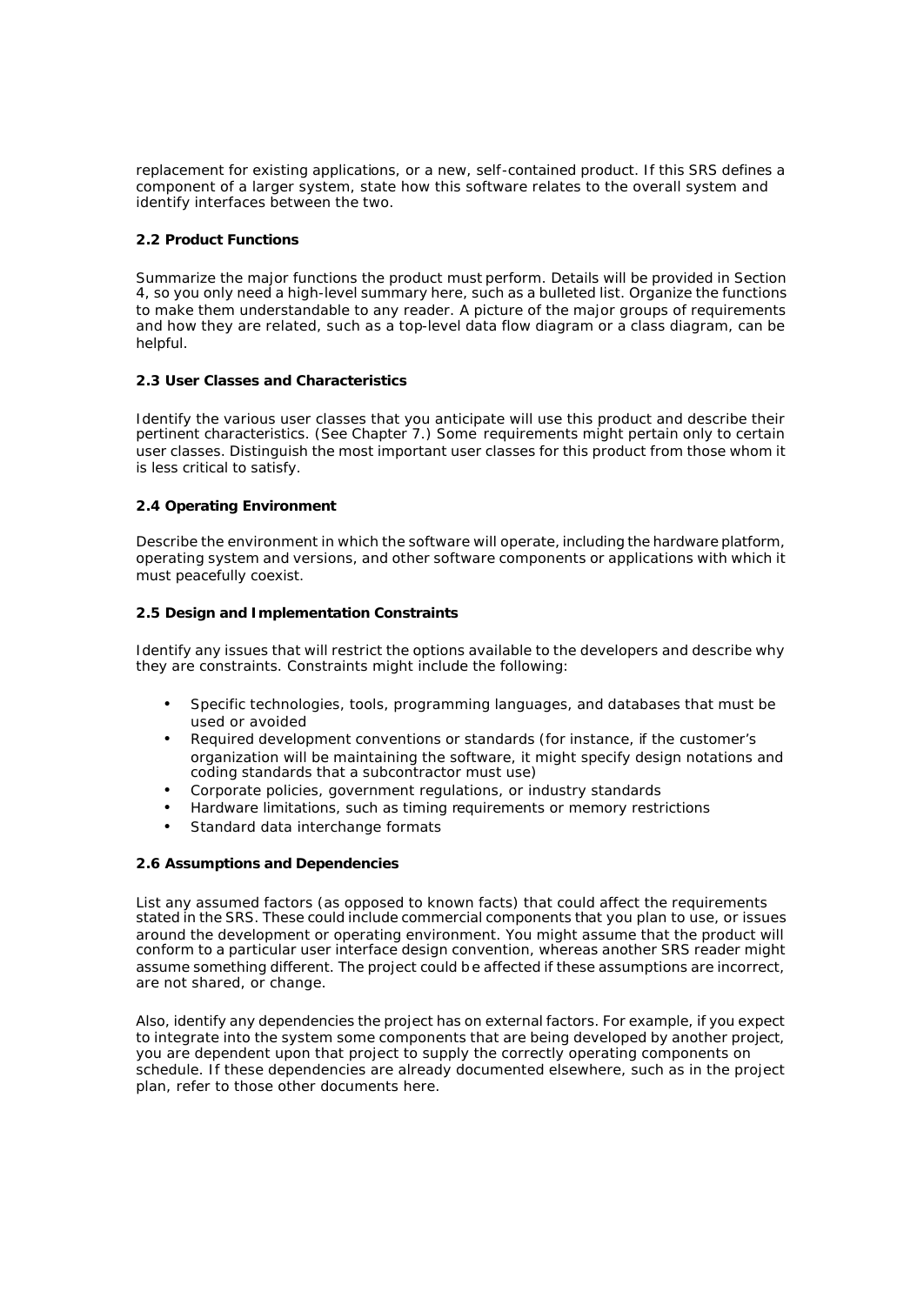# *3. External Interface Requirements*

Use this section to specify any requirements that ensure the new product will connect properly to external components. The context diagram shows the external interfaces at a high level of abstraction. Place detailed descriptions of the data and control components of the interfaces in the data dictionary. If different portions of the product have different external interfaces, incorporate an instance of this section within the detailed requirements for each such portion.

### **3.1 User Interfaces**

State the software components for which a user interface is needed. Describe the logical characteristics of each user interface. The following are some characteristics you might include:

- GUI standards or product family style guides that are to be followed
- Screen layout or resolution constraints
- Standard buttons, functions, or navigation links that will appear on every screen (such as a help button)
- Shortcut keys
- Error message display standards

Document the user interface design details, such as specific dialog box layouts, in a separate user interface specification, not in the SRS.

### **3.2 Hardware Interfaces**

Describe the characteristics of each interface between the software and hardware components of the system. This description might include the supported device types, the nature of the data and control interactions between the software and the hardware, and communication protocols to be used.

### **3.3 Software Interfaces**

Describe the connections between this product and other external software components (identified by name and version), including databases, operating systems, tools, libraries, and integrated commercial components. Identify and describe the purpose of the data items or messages exchanged among the software components. Describe the services needed and the nature of the intercomponent communications. Identify data that will be shared across software components. If the data-sharing mechanism must be implemented in a specific way, such as a global data area in a multitasking operating system, specify this as an implementation constraint.

### **3.4 Communications Interfaces**

Describe the requirements associated with any communication functions the product will use, including e-mail, Web browser, network communications standards or protocols, electronic forms, and so on. Define any pertinent message formatting. Specify communication security or encryption issues, data transfer rates, and synchronization mechanisms.

# *4. System Features*

The template in Figure 9-1 shows the functional requirements organized by system features, the major services provided by the product. You might prefer to organize this section by use case, mode of operation, user class, object class, or functional hierarchy (IEEE 1998). You can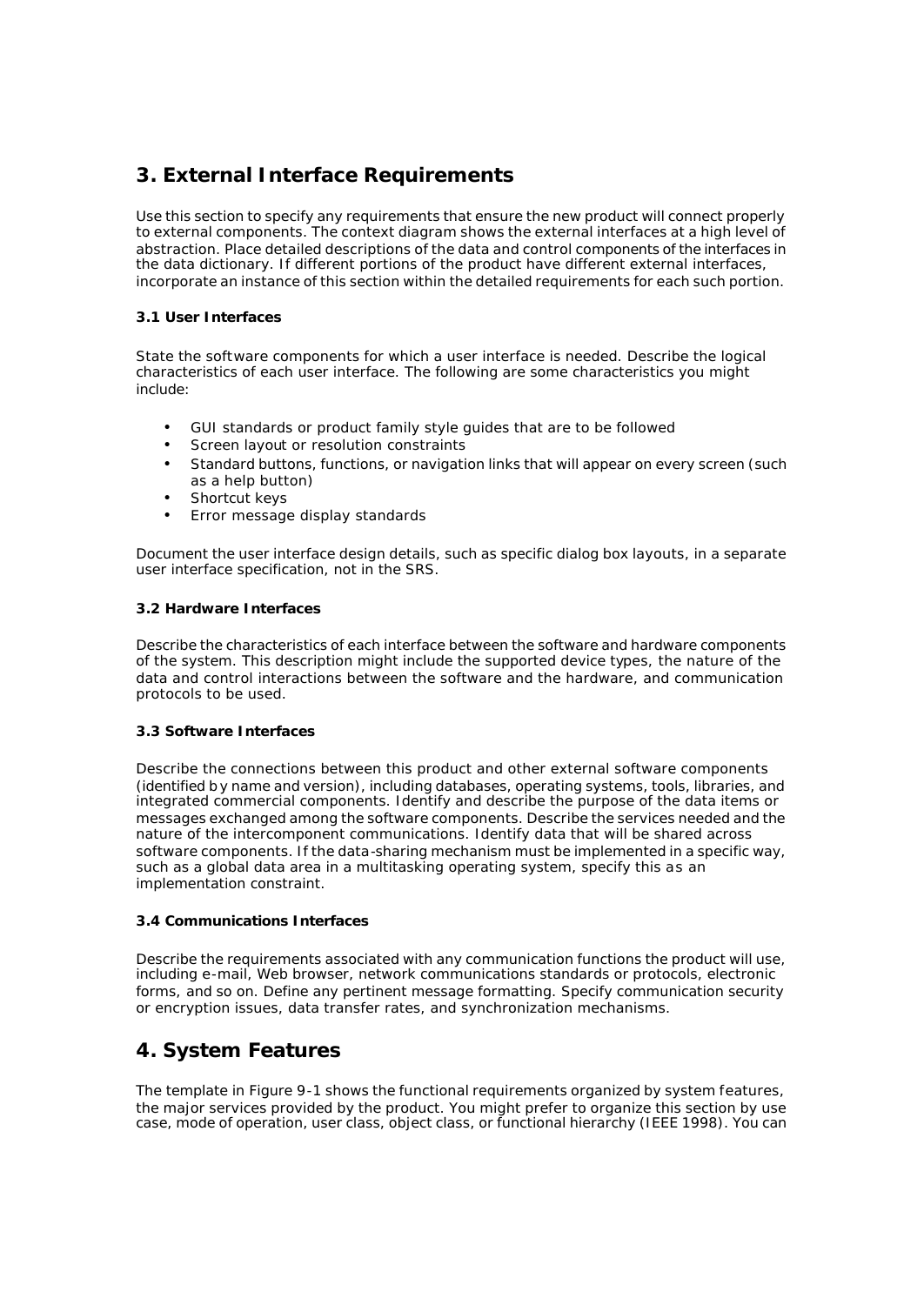also use hierarchical combinations of these elements. Select an organizational approach that makes it easy for readers to understand the intended product.

#### **4.x System Feature X**

State the name of the feature in just a few words, such as "4.1 Spell Check and Spelling Dictionary Management." You will repeat subsections 4.x.1 through 4.x.3 for each system feature.

#### **4.x.1 Description and Priority**

Provide a short description of the feature and indicate whether it is of high, medium, or low priority. Alternatively, you could include specific priority component ratings, such as benefit, penalty, cost, and risk, each rated on a relative scale of 1 (low) to 9 (high). (See Chapter 13.)

#### **4.x.2 Stimulus/Response Sequences**

List the sequences of input stimuli (user actions, signals from external devices, or other triggers) and system responses that define the behaviors for this feature. These sequences will correspond to the dialogue elements associated with use cases, as was discussed in Chapter 8.

#### **4.x.3 Functional Requirements**

Itemize the detailed functional requirements associated with this feature. These are the software capabilities that must be present for the user to carry out the services provided by the feature or to perform the task specified by a use case. Describe how the product should respond to anticipated error conditions or invalid input or actions. Uniquely identify each requirement, as described earlier in this chapter.

### *5. Other Nonfunctional Requirements*

Use this section to list any nonfunctional requirements other than external interface requirements and constraints.

### **5.1 Performance Requirements**

State any product performance requirements for various usage scenarios, and explain their rationale to help the developers make suitable design choices. Specify the number of concurrent users or operations to be s upported, response times, and the timing relationships for real-time systems. You could also specify capacity requirements here, such as memory and disk space requirements or the maximum number of rows stored in database tables. Quantify the performance re quirements as specifically as possible. You might need to state performance requirements for individual functional requirements or features, rather than collecting them all in one section. For example, "95% of catalog database queries shall be completed within 2 seconds on a 450-MHz Pentium II PC running Microsoft Windows 2000 with at least 50% of the system resources free."

### **5.2 Safety Requirements**

Specify those requirements that are concerned with possible loss, damage, or harm that could result from the use of the product. Define any safeguards or actions that must be taken, as well as potentially dangerous actions that must be prevented. Identify any safety certifications, policies, or regulations to which the product must conform. An example of a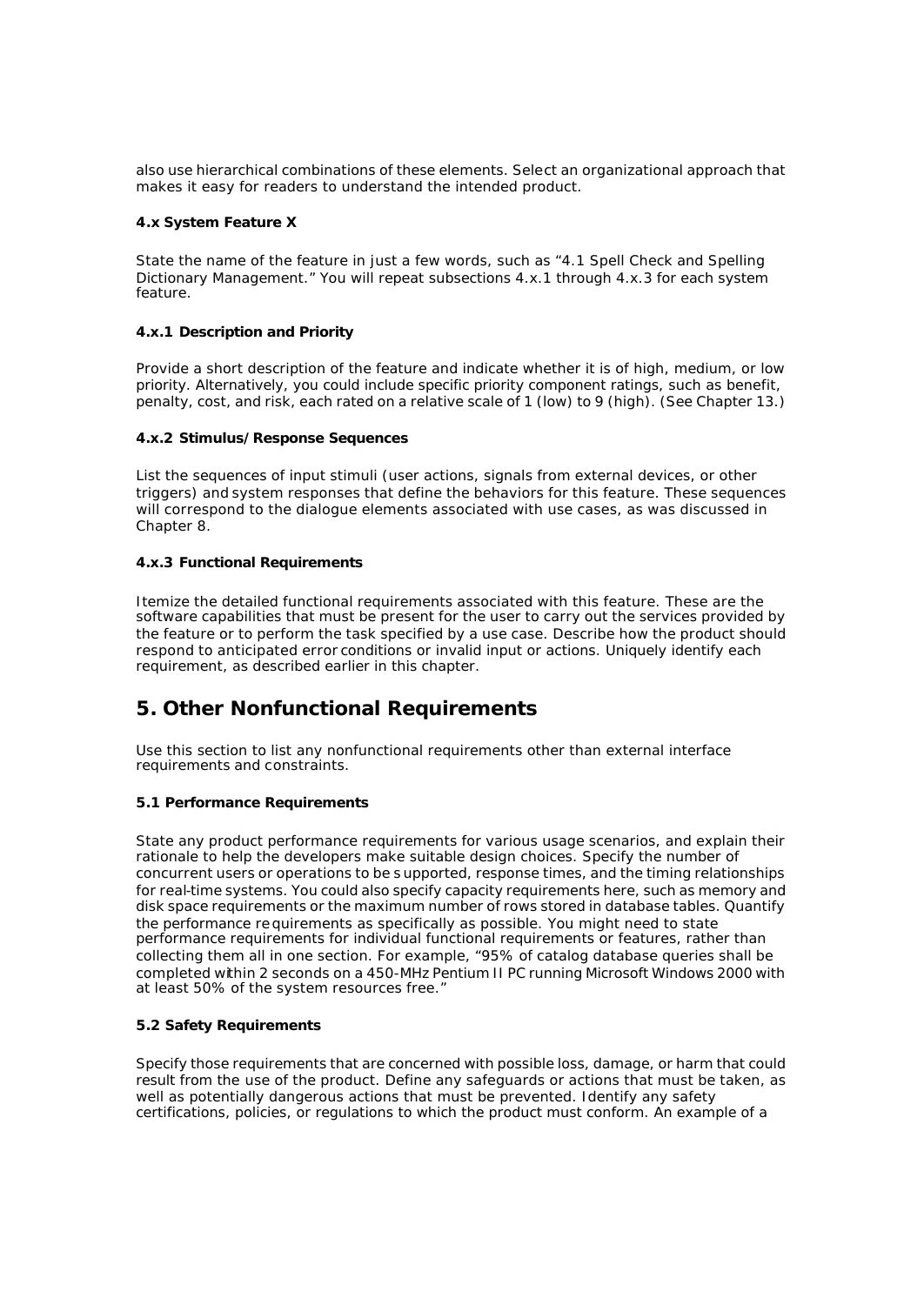safety requirement is: "An operation shall be terminated within 1 second if the measured tank pressure exceeds 95 percent of the specified maximum pressure."

### **5.3 Security Requirements**

Specify any requirements regarding security, integrity, or privacy issues that affect the use of the product and protection of the data used or created by the product. Define any user authentication or authorization requirements. Identify any security or privacy policies or certifications the product must satisfy. You might prefer to address these requirements through the quality attribute called integrity, which is described in Chapter 11. An example of a security requirement is: "Every user must change his initially assigned login password immediately after his first login. The initial password cannot be reused."

### **5.4 Software Quality Attributes**

Specify any additional product quality characteristics that will be important to either customers or developers. (See Chapter 11.) These characteristics should be specific, quantitative, and verifiable when possible. At the least, indicate the relative preferences for various attributes, such as ease of use over ease of learning, or portability over efficiency.

### **5.5 Business Rules**

List any operating principles about the product, such as which individuals or roles can perform which functions under specific circumstances. These are not functional requirements in themselves, but they might imply certain functional requirements to enforce the rules. An example of a business rule is: "Only users having supervisory job codes can issue cash refunds of \$100.00 or more."

### **5.6 User Documentation**

List the user documentation components that will be delivered along with the software, such as user manuals, online help, and tutorials. Identify any known user documentation delivery formats or standards.

## *6. Other Requirements*

Define any other requirements that are not covered elsewhere in the SRS, such as internationalization requirements or legal requirements. You could also add sections on operations, administration, and maintenance to cover requirements for product installation, configuration, startup and shutdown, recovery and fault tolerance, and logging and monitoring operations. Add any new sections to the template that are pertinent to your project. If you don't have to add any other requirements, omit this section.

## *Appendix A: Glossary*

Define all the terms necessary for a reader to properly interpret the SRS, including acronyms and abbreviations. You might wish to build a separate glossary that spans multiple projects for the entire organization and include only terms that are specific to a single project in each SRS.

# *Appendix B: Analysis Models*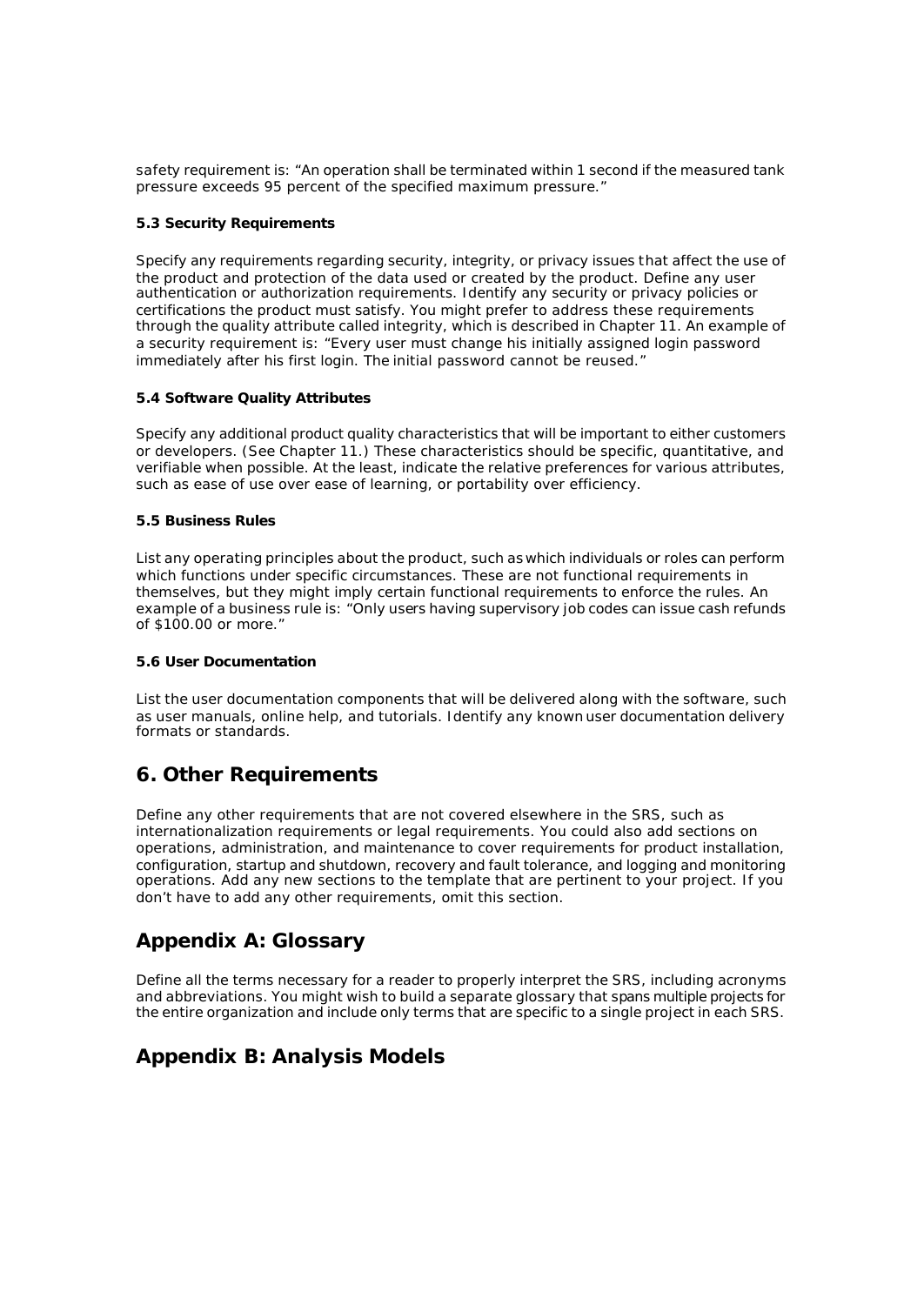This optional section includes, or refers to the existence and locations of, pertinent analysis models such as data flow diagrams, class diagrams, state -transition diagrams, or entityrelationship diagrams. (See Chapter 10.)

# *Appendix C: To-Be-Determined List*

Compile a numbered list of the TBD (to be determined) references that remain in the SRS so that they can be tracked to closure.

# **Guidelines for Writing Requirements**

There is no formulaic way to write excellent requirements; the best teacher is experience. Learning from the problems you have encountered in the past will teach you much. Many requirements documents can be improved by following effective technical-writing style guidelines and by employing user terminology rather than computer jargon (Kovitz 1999). Keep the following recommendations in mind as you document software requirements:

- Keep sentences and paragraphs short.
- Use the active voice.
- Write complete sentences that have proper grammar, spelling, and punctuation.
- Use terms consistently and as defined in the glossary.
- State requirements in a consistent fashion, such as "The system shall" or "The user shall," followed by an action verb, followed by the observable result. For example, "The stockroom manager subsystem shall display a list of all containers of the requested chemical that are currently in the chemical stockroom."
- To reduce ambiguity, avoid vague, subjective terms such as user-friendly, easy, simple, rapid, efficient, support, several, state-of-the-art, superior, acceptable, and robust. Find out what the customers really mean when they say "user-friendly" or "fast" or "robust" and state those expectations in the requirements.
- Avoid comparative words such as improve, maximize, minimize, and optimize. Quantify the degree of improvement that is needed, or state the maximum and minimum acceptable values of some parameter. Make sure you know what the customers mean when they say the new system should "process," "support," or "manage" something. Ambiguous language leads to unverifiable requirements.

Because requirements are written hierarchically, decompose an ambiguous top-level requirement into sufficient lower levels to clarify it and remove the ambiguity. Write requirements in enough detail so that if the requirement is satisfied, the customer's need will be met, but not with so much detail as to unnecessarily constrain the design. If you could satisfy a requirement in several ways and all are acceptable, the level of detail is probably adequate. However, if a designer who is reviewing the SRS is not clear on the customer's intent, you need to include additional detail to reduce the risk of reworking the product if a misunderstanding is subsequently revealed.

Requirements authors often struggle to find the right level of granularity. A helpful guideline is to write individually testable requirements. If you can think of a small number of related test cases to verify that a requirement was correctly implemented, it is probably at the right level of detail. If the tests you envision are numerous and diverse, perhaps several requirements were lumped together that need to be separated. Testable requirements have been suggested as a metric for software product size (Wilson 1995).

Write requirements at a consistent level of detail. I have seen requirement statements in the same SRS that varied widely in their scope. For example, "The keystroke combination Control-S shall be interpreted as File Save" and "The keystroke combination Control-P shall be interpreted as File Print" were split out as separate requirements. However, "The product shall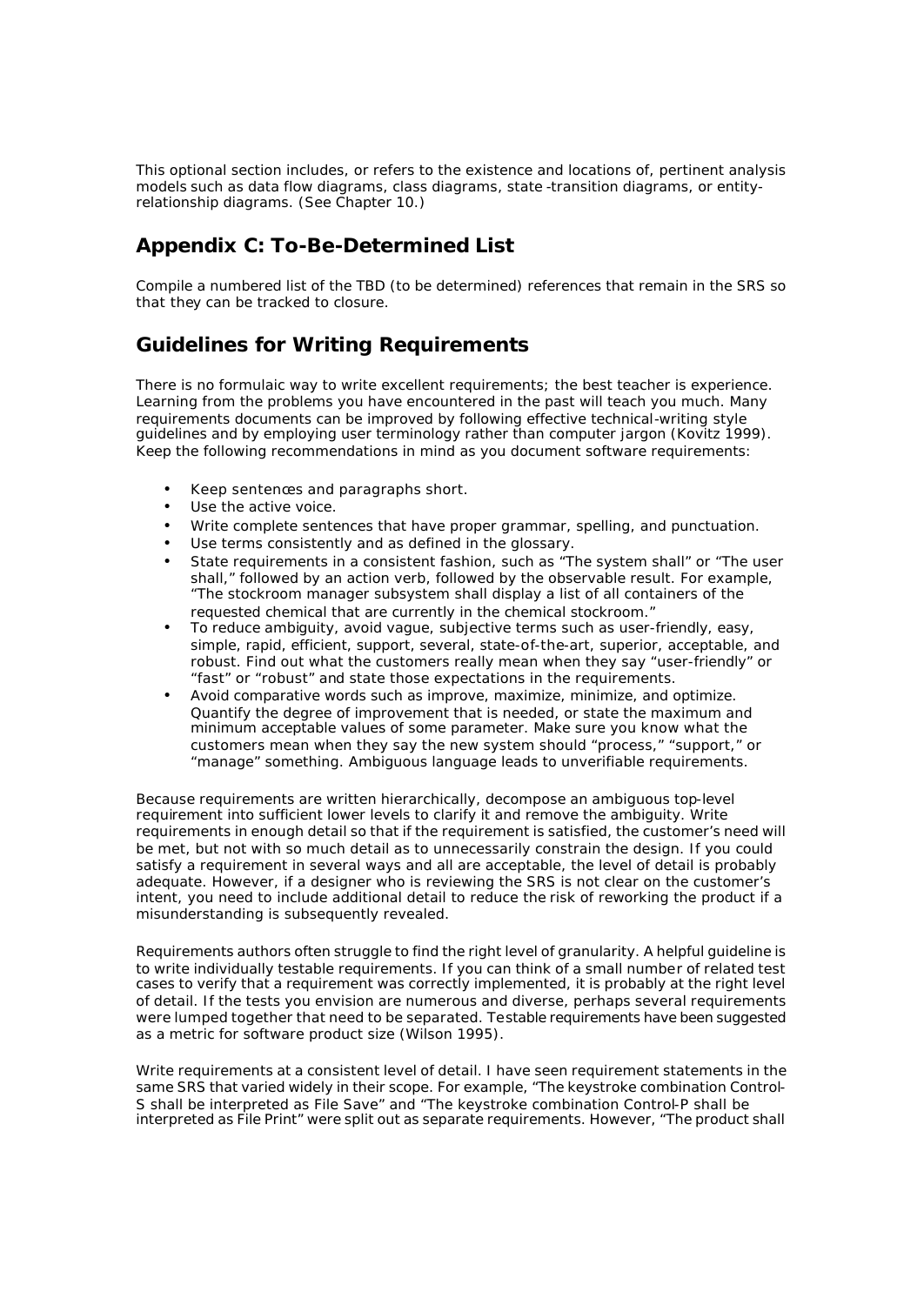respond to editing directives entered by voice" describes an entire subsystem, not a single functional requirement.

Avoid long narrative paragraphs that contain multiple requirements. Conjunctions such as "and" and "or" in a requirement suggest that several requirements have been combined. Never use "and/or" or "et cetera" in a requirement statement.

Avoid stating requirements redundantly in the SRS. Although including the same requirement in multiple places might make the document easier to read, it also makes it harder to maintain. The multiple instances of the requirement all have to be updated at the same time, lest an inconsistency creep in. Cross-reference related items in the SRS to help keep them synchronized when making changes. Storing individual requirements just once in a requirements management tool or database alleviates the redundancy problem.

Think about the most effective way to represent each requirement. Consider a set of requirements that fit the following pattern: "The Text Editor shall be able to parse *<format>* documents that define *<jurisdiction>* laws." There are three possible values for *<format>* and four possible values for *<jurisdiction>*, for a total of 12 similar requirements. When you review a list of requirements that are this similar, it is hard to spot one that is missing, s uch as "The Text Editor shall be able to parse untagged documents that define international laws." Represent requirements that follow a pattern like this in a table, as illustrated in Table 9 -1, to make sure you haven't missed any. The higher-level requirement could be stated as "ED-13. The Text Editor shall be able to parse documents in several formats that define laws in various jurisdictions, as shown in Table <xx>."

| <b>Jurisdiction</b> | <b>Tagged Format</b> | <b>Untagged Format</b> | <b>ASCII Format</b> |
|---------------------|----------------------|------------------------|---------------------|
| Federal             | ED-13.1              | $ED-13.2$              | ED-13.3             |
| <b>State</b>        | $ED-13.4$            | ED-13.5                | ED-13.6             |
| Territorial         | ED-13.7              | ED-13.8                | ED-13.9             |
| International       | ED-13.10             | ED-13.11               | ED-13.12            |

#### **Table 9-1 Sample Tabular Format for Listing Requirement Numbers That Fit a Pattern**

### **Sample Requirements, Before and After**

Chapter 1 identified several characteristics of high-quality requirement statements: complete, correct, feasible, necessary, prioritized, unambiguous, and verifiable. Because requirements that don't exhibit these characteristics will cause confusion and rework down the road, you need to find and correct any problems as early as possible. Below are several requirements, adapted from real projects, that have some problems. Examine each statement in the context of these quality characteristics to see if you can spot the problems. I've presented my thoughts about what is wrong with each one and a suggested improvement. I have no doubt that another pass through my suggestions would make them even better, but your goal is not to write perfect requirements. It is to write requirements that are good enough to let your team proceed with design and construction at an acceptable level of risk.

### **Example 1**

*"The product shall provide status messages at regular intervals not less than every 60 seconds."*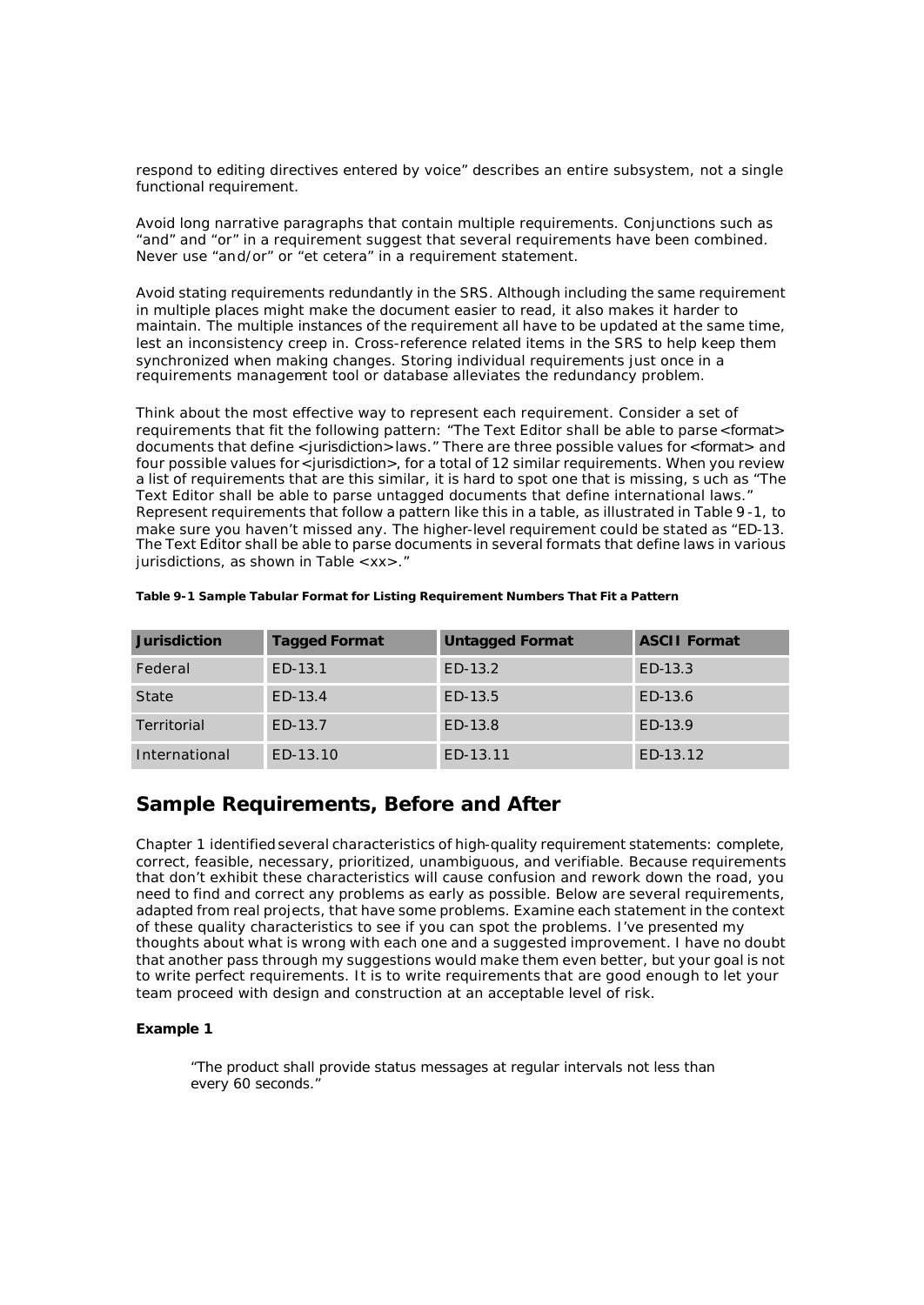This requirement seems to be incomplete: What are the status messages and under what conditions are they "provided" to the user? How long do they remain visible? What part of "the product" are we talking about? The timing interval is confusing, too. Is the interval between status messages supposed to be at least 60 seconds, so showing a new message every year is okay? If the intent is to have no more than 60 seconds elapse between messages, would one millisecond be too short? How consistent does the message display interval have to be? The word "every" just muddles the issue. Because of these problems, the requirement is not verifiable.

Here is one way we could rewrite the requirement to address those shortcomings (making some guesses about what was intended, which we must confirm with the customer):

- 1. The Background Task Manager (BTM) shall display status messages in a designated area of the user interface.
- 2. The messages shall be updated every 60 (plus or minus 10) seconds after background task processing begins and shall remain visible continuously.
- 3. If background task processing is progressing normally, the BTM shall display the percentage of the background task processing that has been completed.
- 4. The BTM shall display a "Done" message when the background task is completed.
- 5. The BTM shall display an error message if the background task has stalled.

I split this into multiple requirements because each will require separate test cases and to make each one individually traceable. If several requirements are strung together in a paragraph, it is easy to overlook one during construction or testing. Notice that the revised requirement does not specify precisely how the status messages will be displayed. That's a design issue, and if you specify it here, it becomes a design constraint placed on the developer. Prematurely constrained design options frustrate the programmers and can result in a suboptimal product design.

#### **Example 2**

#### *"The product shall switch between displaying and hiding nonprinting characters instantaneously."*

Computers cannot do anythin g instantaneously, so this requirement isn't feasible. It is also incomplete because it does not state the cause of the state switch. Is the software making the change on its own under certain conditions, or does the user take some action to initiate the change? Also, what is the scope of the display change within the document: selected text, the entire document, or what? There is an ambiguity problem too. Are "nonprinting" characters hidden text, or are they attribute tags or control characters of some kind? Because of these problems, this requirement cannot be verified.

This might be a better way to write the requirement: "The user shall be able to toggle between displaying and hiding all HTML markup tags in the document being edited with the activation of a specific triggering mechanism." Now it's clear that the nonprinting characters are HTML markup tags. The modified requirement indicates that the user triggers the display change, but it doesn't constrain the design because it doesn't define the precise mechanism used. When the designer selects an appropriate triggering mechanism (such as a hot key, a menu command, or voice input), you can write specific tests to verify whether the toggle operates correctly.

#### **Example 3**

*"The parser shall produce an HTML markup error report that allows quick resolution of errors when used by HTML novices."*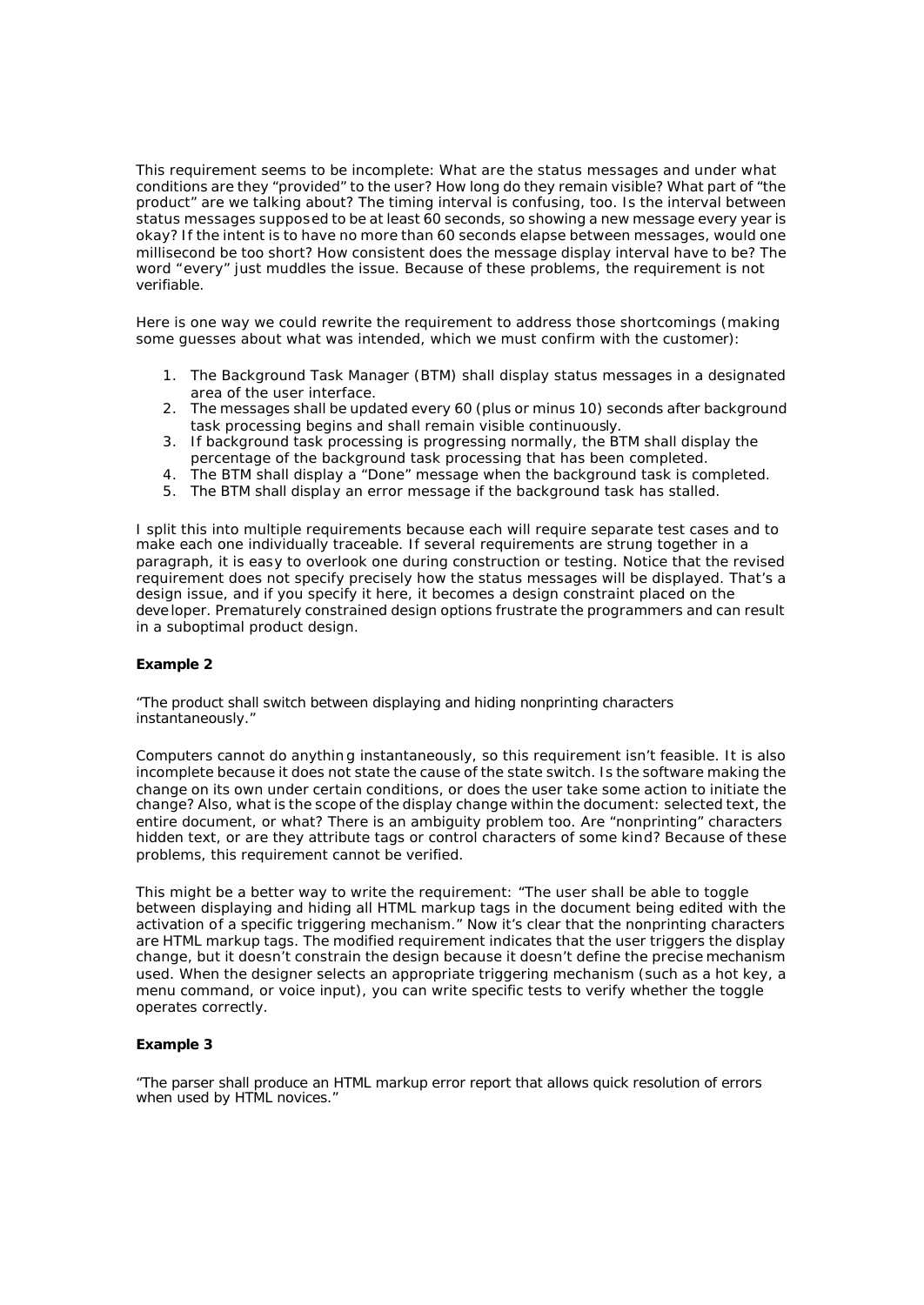The word "quick" is ambiguous. The lack of definition of what goes into the error report indicates incompleteness. I'm not sure how you would verify this requirement. Find someone who calls herself an HTML novice and see if she can resolve errors quickly enough using the report? It is also not clear whether the HTML novice's usage refers to the parser or the error report. And when is the report generated?

Let's try this instead:

- After the HTML Parser has completely parsed a file, it shall produce an error report that contains the line number and text of any HTML errors found in the parsed file and a description of each error found.
- If no parsing errors are found, the error report shall not be produced.

Now we know when the error report is generated and what goes in it, but we've left it up to the designer to decide what the report should look like. We've also specified an exception condition: if there aren't any errors, don't generate a report.

#### **Example 4**

*"Charge numbers should be validated online against the master corporate charge number list, if possible."*

I give up: What does "if possible" mean? If it's technically feasible? If the master charge number list can be accessed online? If you aren't sure whether a requested capability can be delivered, use TBD to indicate that the issue is unresolved. The requirement is incomplete because it doesn't specify what happens if the validation passes or fails. Avoid imprecise words such as "should." The customer either needs this functionality or he doesn't. Some requirements specifications use subtle distinctions among keywords such as *shall, should,* and *may* as a way to indicate importance. I prefer to stick with *shall* or *will* as a clear statement of the requirement's intent and to specify the priorities explicitly.

Here is an improved version of this requirement:

"The system shall validate the charge number entered against the online master corporate charge number list. If the charge number is not found on the list, the system shall display an error message and the order shall not be accepted."

A second related requirement might document the exception condition of the master corporate charge number list not being available at the time the validation was attempted.

### **Example 5**

*"The product shall not offer search and replace options that could have disastrous results."*

The notion of "disastrous results" is certainly subject to interpretation. Making an unintended global change while editing a document could be disastrous if the user does not detect the error or has no way to correct it. You should also be judicious in the use of inverse requirements, which describe things the system will not do. The underlying concern seems to pertain to protecting the file contents from inadvertent damage. Perhaps the real requirements are for a multilevel undo capability and confirmation of global changes or other actions that might result in data loss.

## **The Data Dictionary**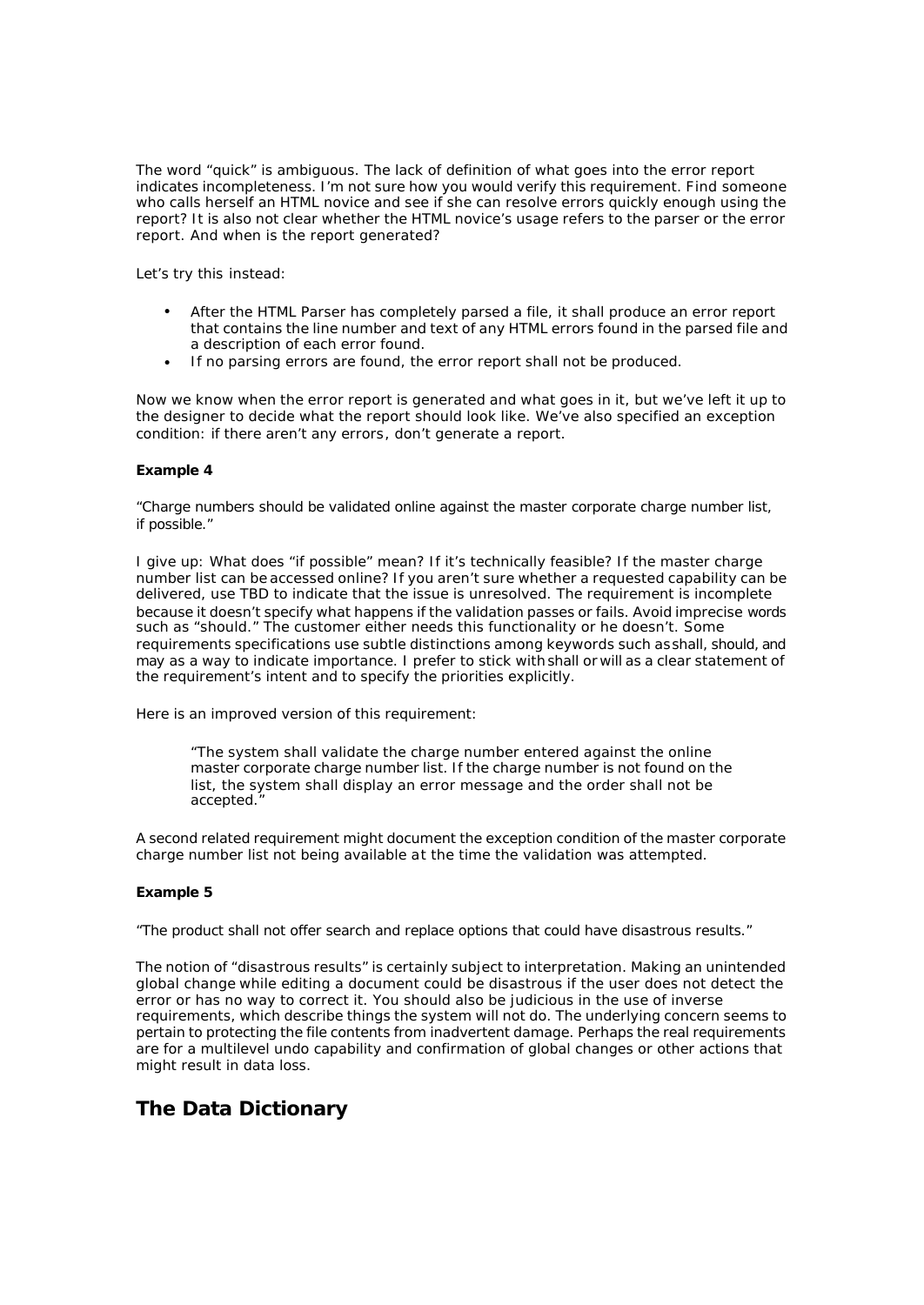Long ago, I worked on a project in which, on several occasions, the three programmers inadvertently used different variable names, lengths, and validations for the same data item. This caused confusion about what the real data definition was, truncation of data when it was stored in a variable that was too small, and maintenance headaches. We suffered from the lack of a data dictionary—a shared repository that defines the meaning, type, data size and format, units of measurement, precision, and allowed range or list of values for all data elements and structures used in the application.

The data dictionary is the glue that holds the various requirements documents and analysis models together. Integration problems are reduced if all developers comply with the contents of a data dictionary. To avoid redundancy and inconsistencies, establish a separate data dictionary for your project, rather than defining each data item in every requirement in which it appears. Maintain the data dictionary separately from the SRS, in a location that any stakeholder can access at any stage of the product's development or maintenance.

Items in the data dictionary are represented using a simple notation (Robertson and Robertson 1994). The item is shown on the left side of an equal sign, with its definition on the right. This notation defines primitive data elements, the composition of multiple data elements into structures, iteration (repeats) of a data item, enumerated values for a data item, and optional data items. The examples shown below are from (of course!) the Chemical Tracking System.

**Primitive data elements** A primitive data element is one for which no decomposition or subdivision is possible or sensible. It can be assigned a scalar value. The primitive's definition should identify its data type, size, range of allowed values, and so on. Primitives typically are defined with a comment, which is any text delimited by asterisks:

*Request ID = \* 6digit system generated sequential integer, beginning with 1, that uniquely identifies each request \**

**Composition** A data structure or record contains multiple data items. If an element in the data structure is optional, enclose it in parentheses:

| Requested | $=$    | Chemical ID           |
|-----------|--------|-----------------------|
| Chemical  | $^{+}$ | Quantity              |
|           |        | <b>Quantity Units</b> |
|           | $^{+}$ | (Vendor Name)         |
|           |        |                       |

This structure identifies all the information associated with a request for a specific chemical. The Vendor Name is optional because the person placing the request might not care from which vendor the chemical is ordered. Each data item that appears in a structure must itself appear in the data dictionary. Structures can incorporate other structures.

**Iteration** If multiple instances of an item can appear in a data structure, enclose that item in curly braces. If you know the allowed number of possible repeats, show that number in the form *minimum: maximum* in front of the opening brace:

*Request = Request ID*

> *+ Charge Number*

*+ 1:10{Requested Chemical}*

This example shows that a chemical request must contain at least one chemical, but not more than ten chemicals. Each request also has a single request ID and one charge number whose format would be defined elsewhere in the data dictionary.